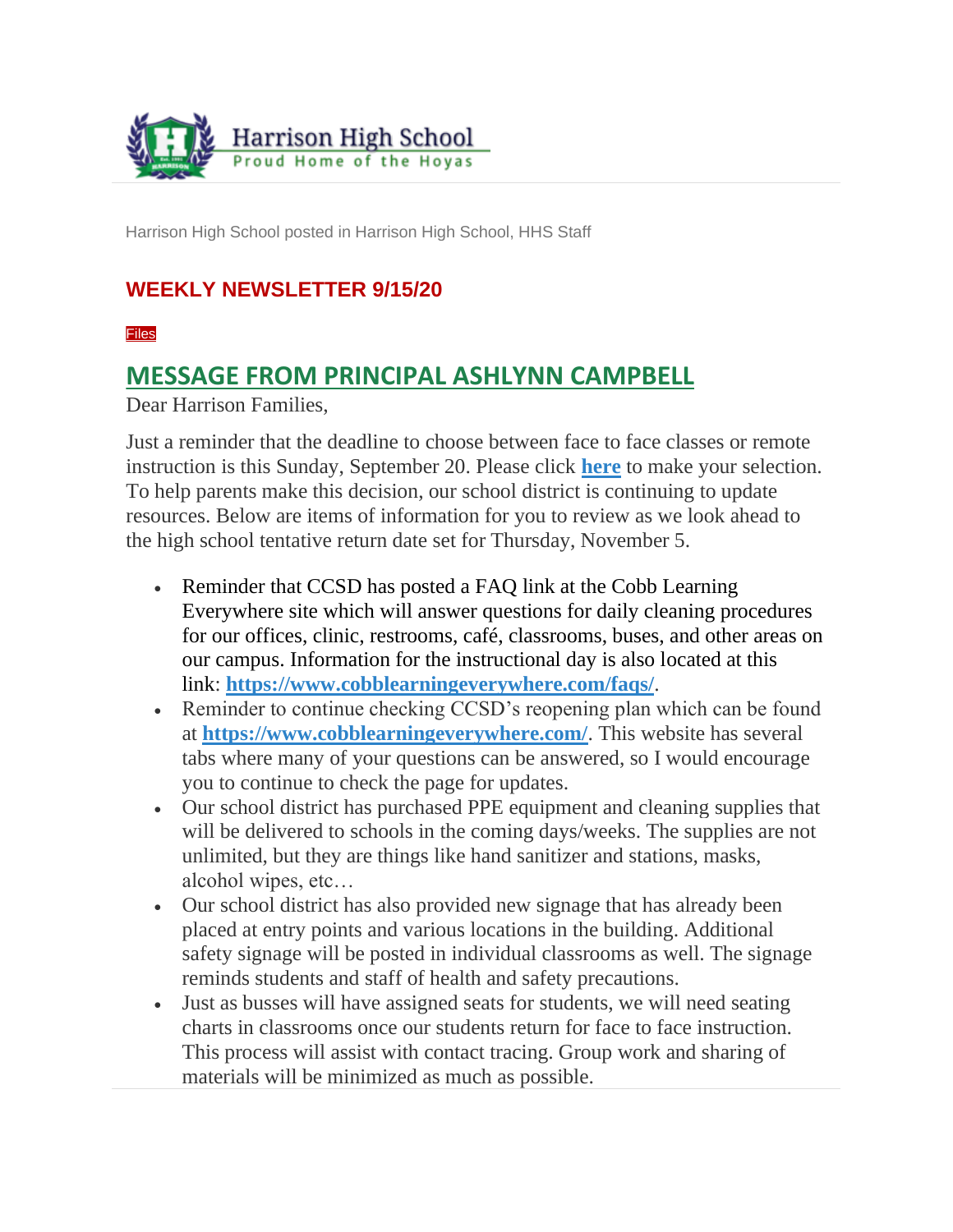- Wednesdays are still instructional support days as detailed in our virtual learning plan. All employees (except custodians) will work remotely on Wednesdays so the building can be "deep" cleaned.
- Please see Harrison's adjusted bell schedule below. This schedule will begin on November 5. We have increased transition time between classes for cleaning and added a fifth lunch to allow for students to spread out more. The bell schedule is also attached to the link at the end of this newsletter.

# Fall 2020 Bell Schedule - Mon./Tues./Thur./Fri.



• Please see Harrison's updated virtual learning plan below. The "Classroom" Structure" section defines the basic elements of how a teacher's classroom will work while teaching students both face to face as well as virtual. Harrison's virtual learning plan is also attached to the link at the end of this newsletter.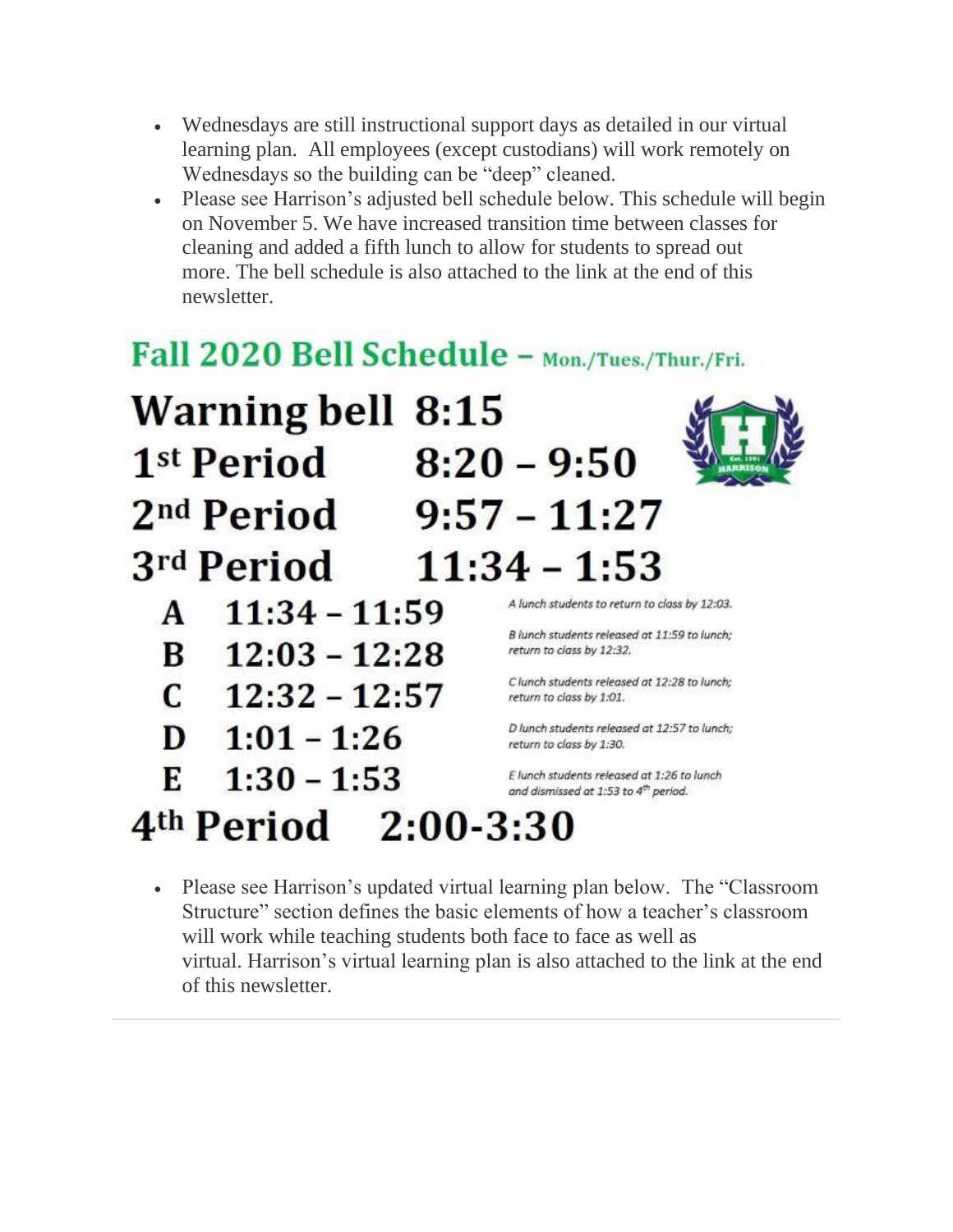

- Every teacher will receive a blue tooth microphone and camera to use with the new interactive flat panels that were installed this summer. These two items are integral as teachers balance face to face and remote instruction.
- Social distancing is not 100% possible in classrooms, hallways, or the cafeteria. To the greatest extent possible, we will have procedures in place to mitigate high traffic areas where students typically congregate.

Please know that our primary focus when students return will be how do we create the healthiest and safest learning environment possible for our students and staff. For families who choose in-person instruction, we want to make sure that we are taking every precaution not only when it comes to cleaning surfaces in the building, but also rethinking the logistics of how Harrison has operated on a day to day basis in the past.

Also, we recognize that our 9th graders as well as families that are new to Harrison, never had the opportunity to walk the building prior to the start of the school year. Before November 5, we are planning to have an opportunity where 9th grade/new students will be able to make sure they know where their classes are located. More information is forthcoming.

Finally, as we begin week five of virtual learning, please continue to monitor your student's progress so he/she is staying engaged with the learning process and prepared for class every day. Please stay in contact with your student's teachers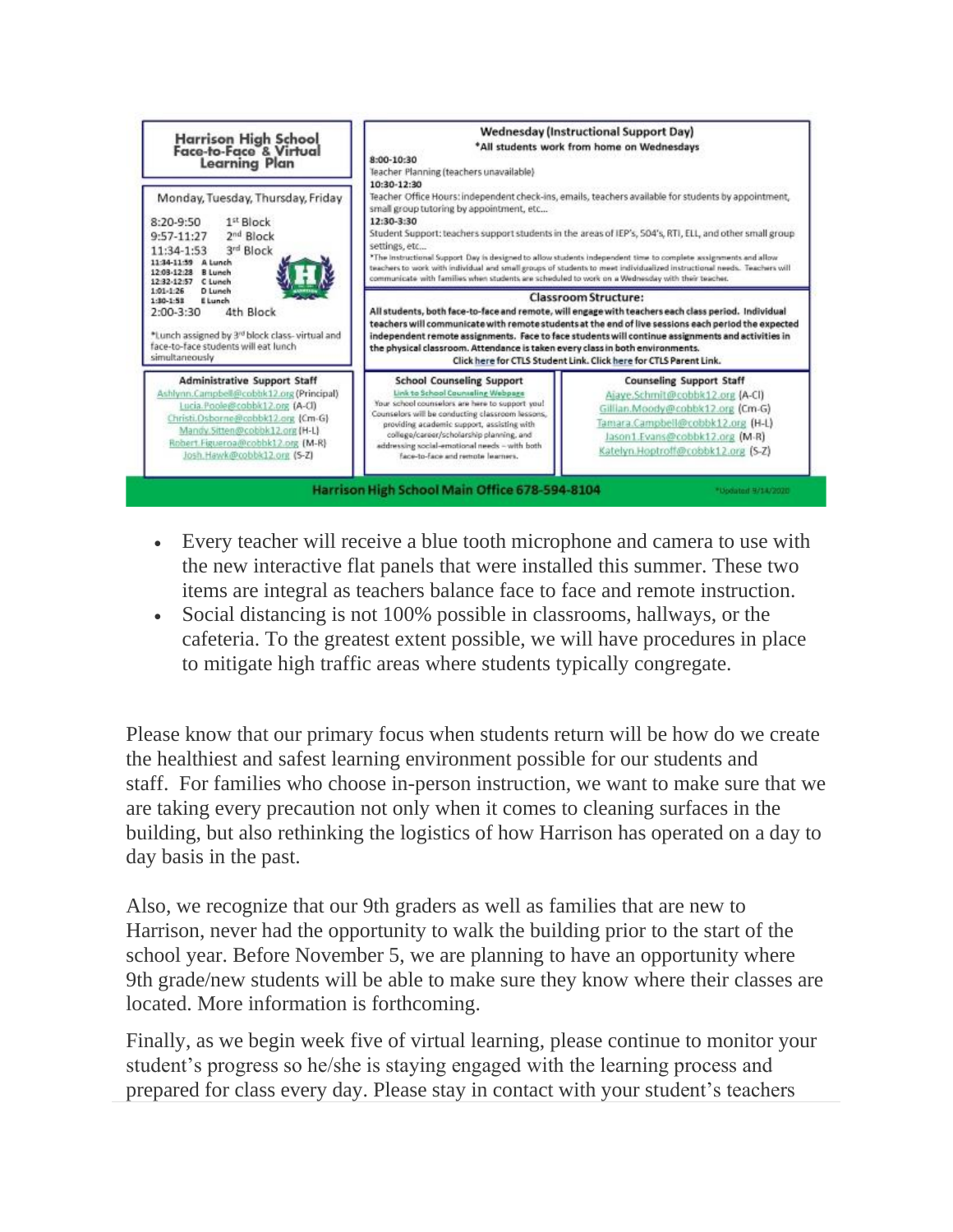and remember that our counselors serve as a great resource as well. Please do not hesitate to reach out to our staff to make sure your student is progressing academically.

Sincerely,

Ashlynn Campbell

Principal

### **REMOTE LEARNING INFORMATION**

We have included everything you need during remote learning for all of our Hoyas. We have links on the page with the most up-to-date details related to Cobb's 2020/2021 Reopening Plan at **[www.cobblearningeverywhere.com](http://www.cobblearningeverywhere.com/)**. We have also included links to the following resources:

- **[CTLS down detector](https://status.educationincites.com/)**
- **[District-wide COVID-19 weekly case report](https://www.cobblearningeverywhere.com/cases/)**
- Parent Support: **[Parent.Support@cobbk12.org](mailto:CTLSParent.Support@cobbk12.org)**
- Student Support: **[Student.Support@cobbk12.org](mailto:CTLSStudent.Support@cobbk12.org)**

We will continue to update this page as new information becomes available, so we encourage you to check back often. **[http://www.harrisonhigh.org/Remote-](http://www.harrisonhigh.org/Remote-Learning-Information)[Learning-Information](http://www.harrisonhigh.org/Remote-Learning-Information)**

### **ATTENDANCE**

We will continue to monitor school attendance each day based on students accessing the CTLS platform in a 24-hour period. If your student has an excused absence or technology issue which prohibits their attendance in the live CTLS session, please email excuse notes to Kim Greaves at **[HarrisonHSSupport@cobbk12.org](mailto:HarrisonHSSupport@cobbk12.org)**

### **CLINIC NEWSLETTER**

As most of you have heard, our superintendent has announced the start dates for the district's plan to open schools face to face. High School is scheduled, tentatively, to return on Thursday, November 5th.

This is the perfect time to start thinking of health forms that may be needed for the school year and may require a physician's signature. I have included the link for the health forms to make it easier to access.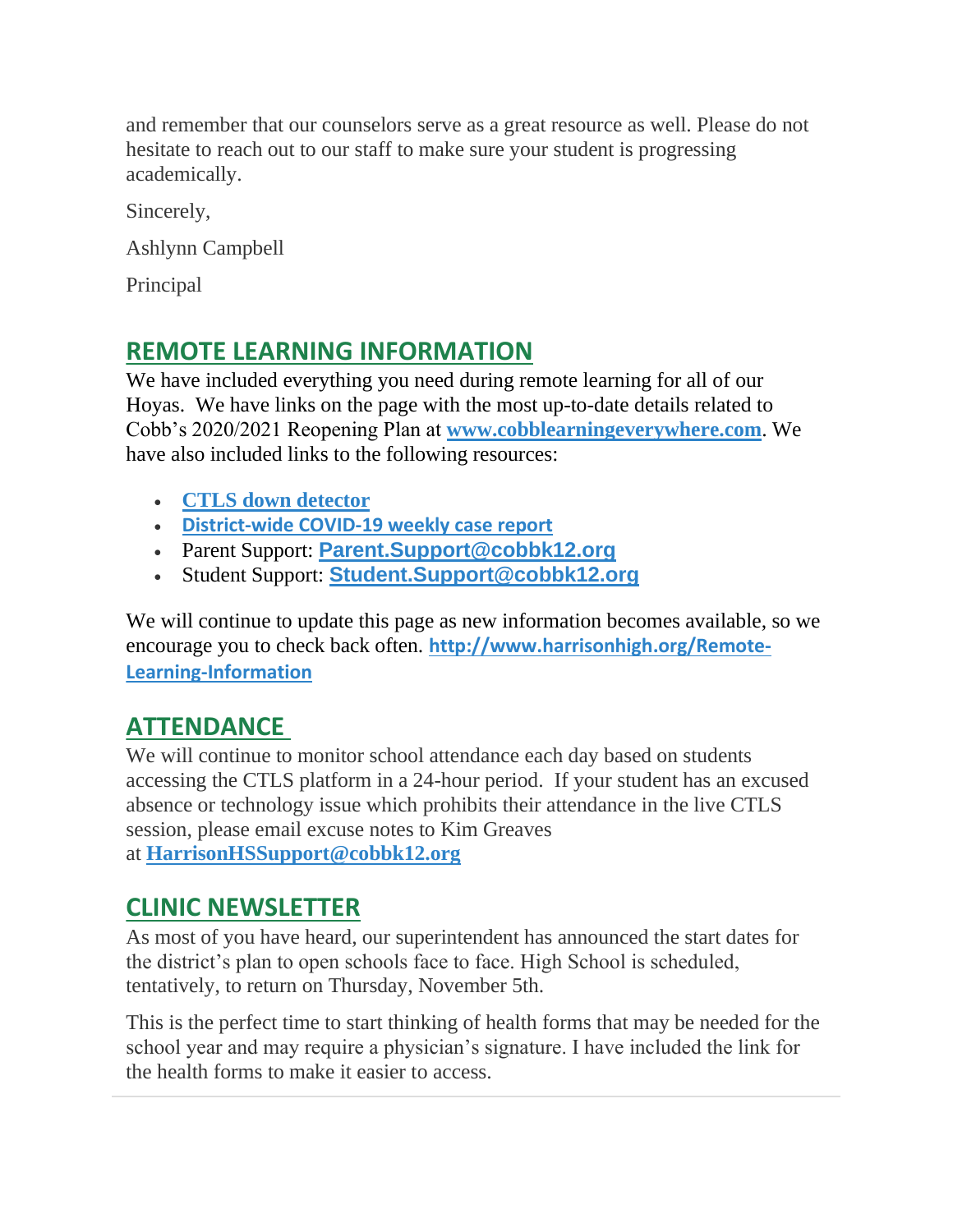#### **<https://www.cobbk12.org/page/11005/medical-forms-and-care-plans>**

Completing these forms, prior to the November start date, will assist the clinic in preparing to receive students. Please email or fax the completed forms to my attention.

- **Confidential # Fax 678-594-8962**
- **[Shannon.keely@cobbk12.org](mailto:Shannon.Keely@cobbk12.org)**

If you have any questions, I am available via email, **[Shannon.keely@cobbk12.org,](mailto:Shannon.Keely@cobbk12.org)** or by phone **678-594-8104 ext. 020.**

As we get closer to our start date, I will send out the plan to schedule a day and time to drop off supplies and medication to the clinic. This will be done by appointment and with authorization forms completed in advance.

I look forward to seeing the students on campus, soon! In the meantime, continue to social distance, avoid large gatherings, and mask up.

Shannon Keely, RN BSN

Harrison HS School Nurse

### **2020 HOYA FOOTBALL**

Hoya Nation, welcome back to another exciting week of football! We are all set to host the Langston Hughes Panthers this Friday, September 18th, at Cobleigh Stadium. The stadium entry gate will open at 6:00 pm for a 7:30 pm kickoff. Given the current environment in which we are living, please make sure that you read carefully through the following information because there are several changes to our typical gameday operations.

*Due to the 30% stadium capacity restriction in place, we, unfortunately, have a very limited number of tickets available for purchase. If you are unable to get a ticket, we encourage you to tune in to the Hoya Nation broadcast for outstanding coverage and entertaining commentary from our very own Adam Freeman and Terry Kemp. Additionally, you can stream the game on the NFHS Network for live video coverage.*

**<http://www.hoyanationsports.com/>**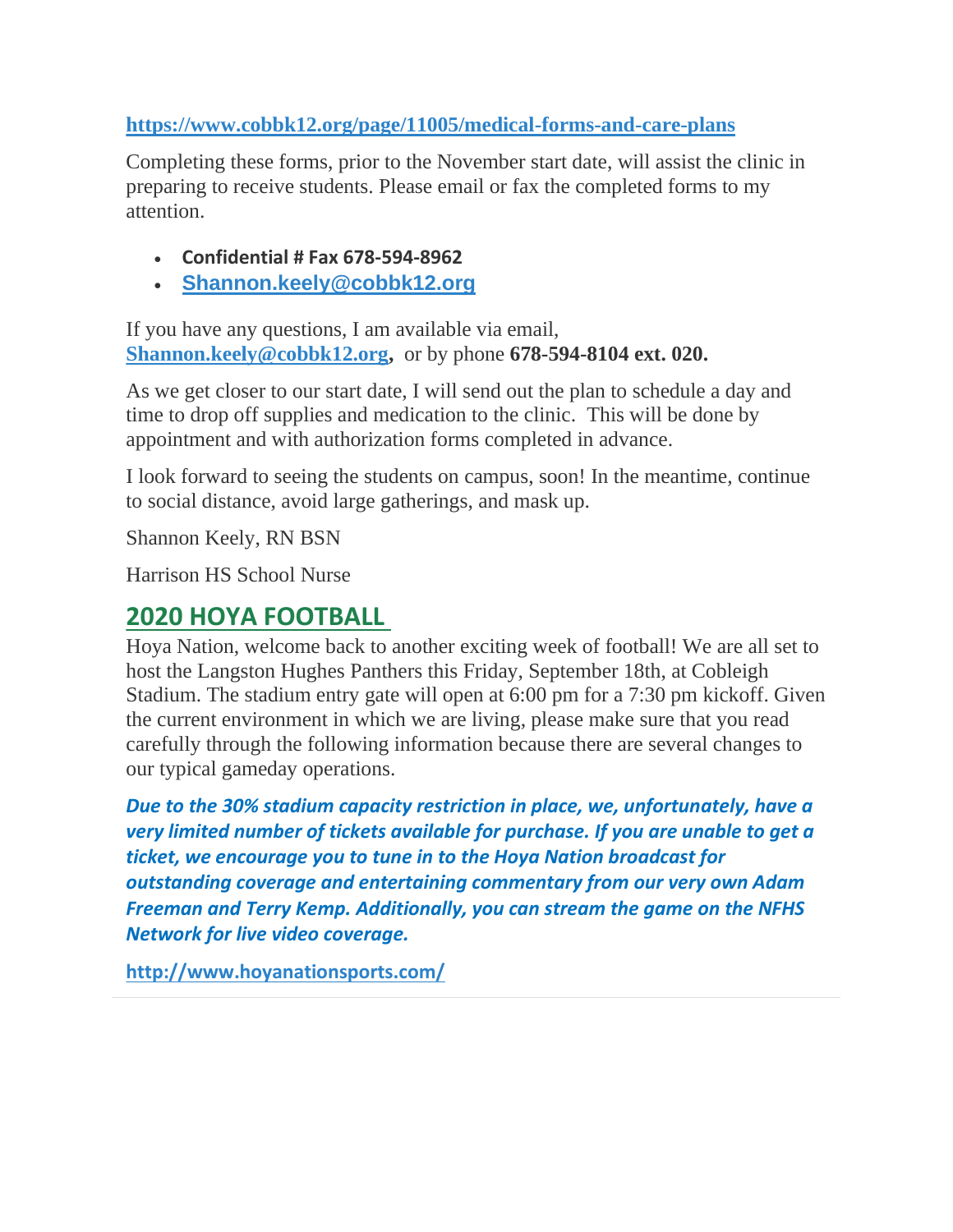

#### **TICKETS** →**CASHLESS EVENT, DIGITAL TICKETS MUST BE PURCHASED VIA GOFAN**

ALL tickets are \$8 and sales will open for general purchase on Wednesday of each home game week at Harrison's GoFan site – **[gofan.co/app/school/GA5056](https://gofan.co/app/school/GA5056)**. We strongly recommend that all spectators pre-purchase tickets prior to arriving at the event on Friday evening. However, the opportunity to purchase digital tickets at the gate using a cell phone or other internet-capable wireless device will be available if the event has not sold out beforehand. We will heavily communicate any sold-out events as quickly as possible using multiple methods (Harrison eBlast, Athletic Twitter @hhshoyasports, Due West marquee, etc.) to avoid anybody being turned away at the gate. Please make sure you are connected with our various communication channels to stay updated.

**\*STUDENT SECTION\*** Please note that student section tickets must be purchased using a specific link that will be shared privately. Seniors will have the opportunity to purchase these tickets first. Any unsold student section tickets will be opened up to underclassmen after seniors have had the opportunity to purchase.

#### **PASSES**

The following passes will be allowed free entry at the gate, and must be presented by the pass holder:

- GHSA/GISA/GICAA Pass (admits the holder plus one)
- CCSD Retiree Lifetime Pass (admits the holder only)
- CCSD ID Badge for Harrison Employees (admits the holder plus immediate family members)
- CCSD ID Badge for non-Harrison employees (admits the holder only)
- Employee ID badges from other districts will not be accepted for free entry

#### **SAFETY PRECAUTIONS**

In addition to the restricted venue capacity and digital ticket sales, we have put in place the following measures to help ensure the safety of all players, coaches, officials, and spectators at the game: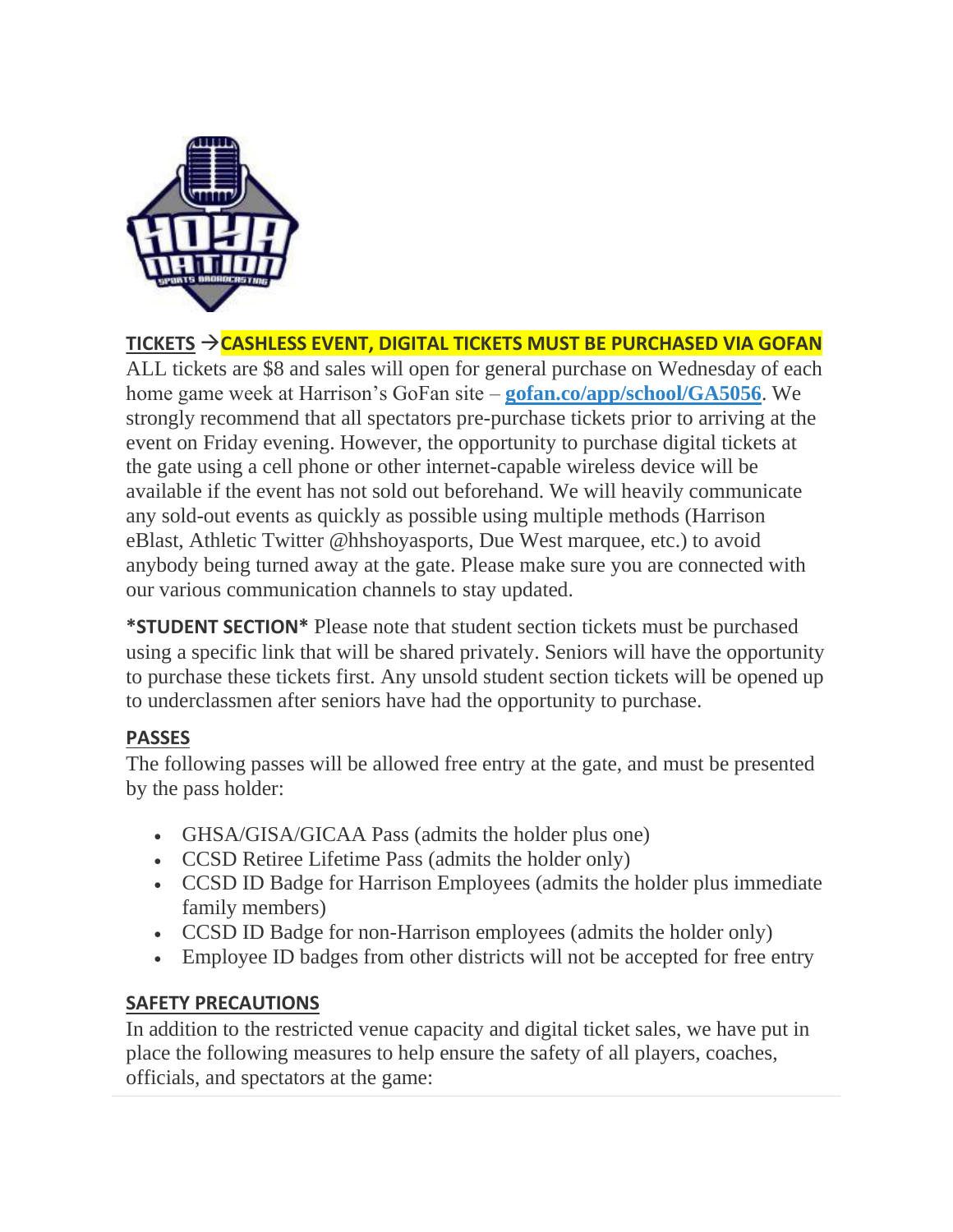- All spectators will be screened (COVID health-related questions posted and temperatures checked) upon entry to events on campus. Please note that spectators who do not pass this initial screening will not be allowed entry into the event.
- Spectators are required to wear a mask at all times while attending events on campus.
- Spectators are asked to follow all posted and announced guidance about social distancing and other health-related directives while attending events on campus.

#### **SEATING**

We understand that it is unrealistic to space every individual inside the stadium six feet apart at all times, especially while viewing the event from the bleachers, but we ask that you please do your best to practice social distancing. There will be plenty of signage posted around the stadium and consistent announcements to help remind us about this important task. If you are attending with members of your immediate family, then it is acceptable for you to sit or stand close together. Otherwise, please make sure and space yourself appropriately away from others around you. For us to continue with this football season and see it to the finish, it is vitally important that we all work together and do our part to maintain a safe and healthy environment at the game.

#### **PARKING**

Please reference the Campus Aerial View Parking Diagram for important information about parking on campus. We will not have a shuttle bus running this season, so all event parking will be on campus. There will be a limited amount of free parking available on a first-come-first-serve basis in the West Parking Lot, and a \$5 parking fee for all other general parking on campus.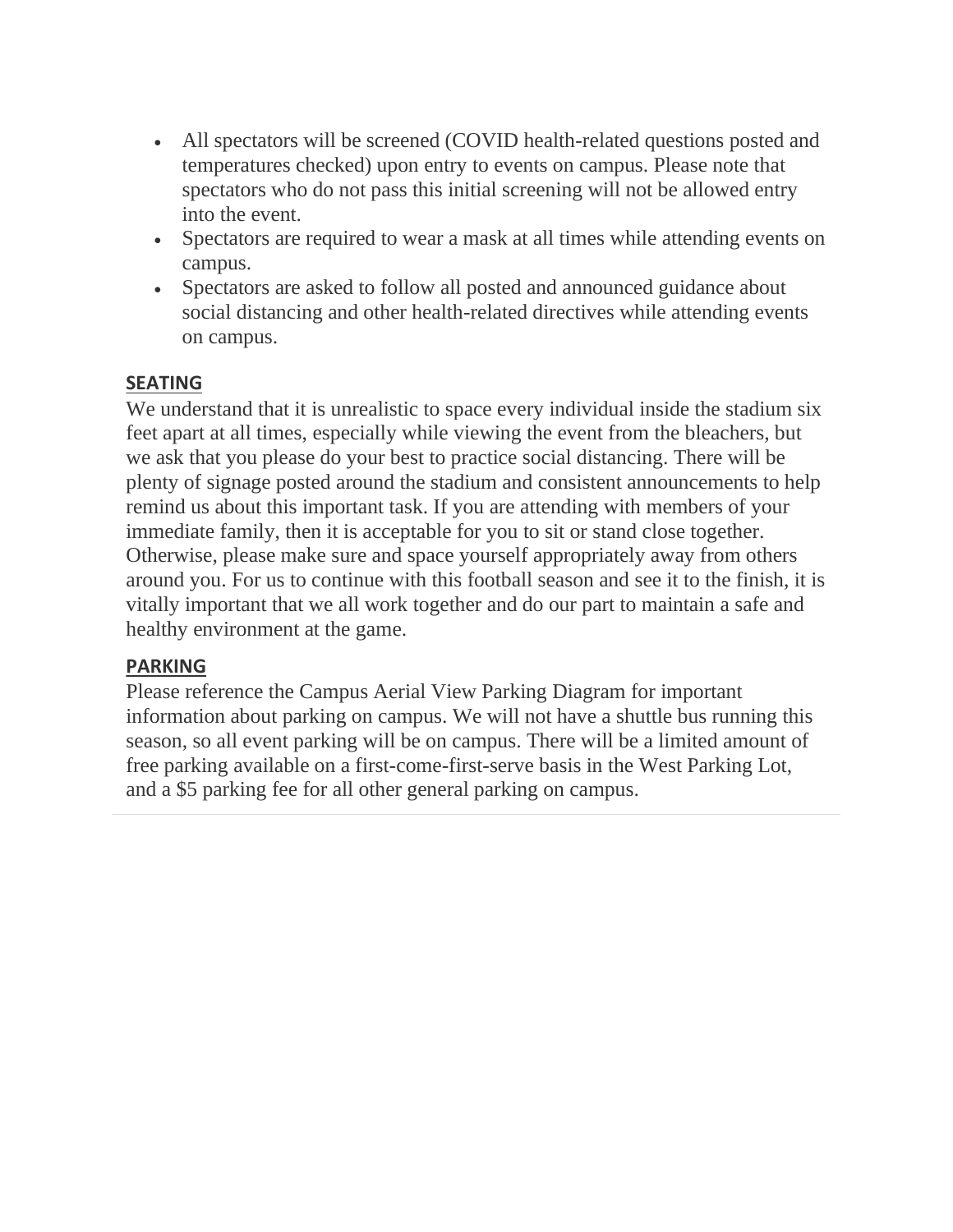

Thank you, and Go Hoyas!!

### **PSAT**

Registration for 10th and 11th grade PSAT has closed. For all of the 10th and 11th graders that signup up to take the PSAT, more information will be email as we get closer to the testing date.

For additional PSAT/College Board Covid-19 updates, please click **[here](https://pages.collegeboard.org/sat-covid-19-updates)**.

### **AP EXAM**

**Fall AP Exam Registration is Now Open**- Students enrolled in fall AP courses may now pay for their exams through **[Total Registration](https://user.totalregistration.net/AP/111734)**. The **deadline to pay for exams for students enrolled in fall AP courses is Friday, September 25th**. More information can be found **[here](https://cobbk12org-my.sharepoint.com/:b:/g/personal/lucia_poole_cobbk12_org/EcBCnM0idWpEvLnLEG6H0fYBvWSJ1G1FeCi62Q1r9dj0qA?e=mnOzcN)**. Students who are taking fall AP exams through one of our online partners, either CVA or GaVS, can find more information on how to register and pay for exams **[here](https://cobbk12org-my.sharepoint.com/:b:/g/personal/lucia_poole_cobbk12_org/ERocmsi22YBEgWMQVxm35UwBIlpEVyWiQX8kjfupGWgYXQ?e=QApaPd)**.

# **WE KEEP EACH OTHER SAFE**

In 2019, the District launched a school safety video campaign entitled "We Keep Each Other Safe." The intent is to familiarize students with their role and responsibilities in a school crisis. Every student in the District should view the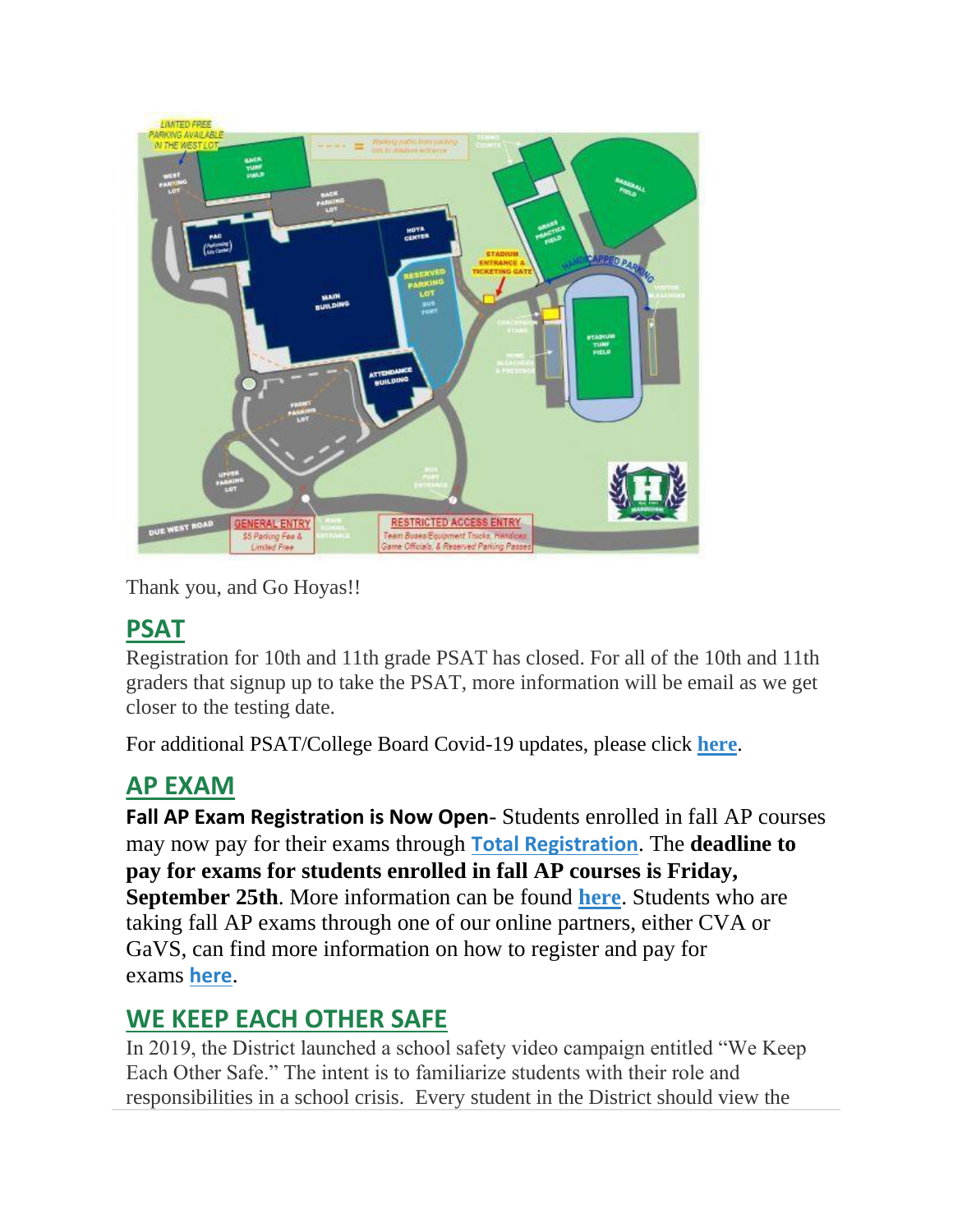video created for their grade level. Students should view the video by Friday, September 18, 2020."

**https://www.youtube.com/watch?v=TEqBJPoPSkk&feature=youtu.be**

# **WOULD YOU LIKE A BOOK?**

If your child would like to check out a book. Please fill out the link below by 9 a.m. on the day of pickup. Note: Dates have changed, so read carefully.

• 9/22-from 10-2:45- pick up in attendance building

\*\*Instructions to access Destiny from home to search for a book\*\*

- Go to **[cobbk12.org](https://www.cobbk12.org/)**
- Under the Parents tab
- Click on Cobb Digital Library
- Click on **[cobb.mackinvia.com](https://cobb.mackinvia.com/groups?groupName=all)**
- Do a search for Destiny/ Click Open now
- Click catalog at the top left
- Search for book- if the book is in- fill out the form attached and we will have it ready for pick up.

If your child would like to check out a book, please fill out the form link by 9 a.m. on the day of pickup. Please click **[here](https://forms.office.com/Pages/ResponsePage.aspx?id=-x3OL5-ROEmquMR_D8kYLZ8d62ibOd5NpTUkj3zhIkhUNUhOVFROVDRJT0FTVVlDVFhRSDhHODdTUS4u)**

If you have a Library book- please return during these times as well.

### HAPPY READING HOYAS!!



### **FOOD DISTRIBUTION PLAN**

Remote Learning Meal Plan for Harrison students: Here is the latest information regarding Cobb County Food & Nutrition Service Virtual Feeding Plan for Harrison High School. Please share and continue to follow us for additional details. **[http://www.cobbk12.org/centraloffice/foodservices/](http://info.cobbk12.org/centraloffice/foodservices/)**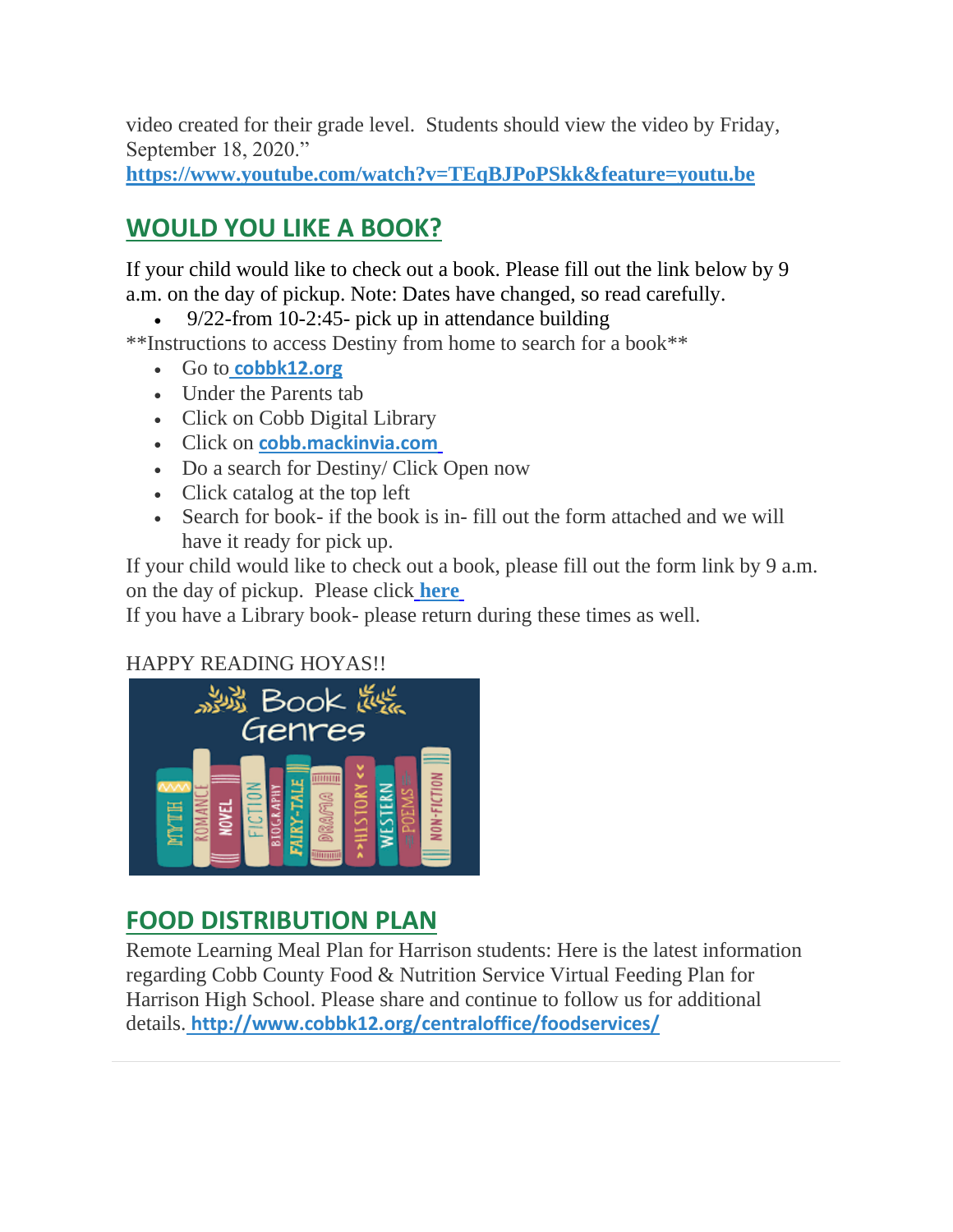

### **SENIOR PORTRAITS**

The last day to have senior portraits taken for the yearbook will be September 16, 2020. Go to **[https://local.prestigeportraits.com/ga/marietta/200-cobb-pkwy](https://nam03.safelinks.protection.outlook.com/?url=https%3A%2F%2Flocal.prestigeportraits.com%2Fga%2Fmarietta%2F200-cobb-pkwy-n.html&data=02%7C01%7Cmelody.madray%40cobbk12.org%7Cf867f1ffe2974243e13308d8493a4652%7C2fce1dfb919f4938aab8c47f0fc9182d%7C0%7C0%7C637339861919609743&sdata=DPfRENf3QIICR5bofRsUToEn79%2FHTgKpNfVp803Xw5U%3D&reserved=0)[n.html](https://nam03.safelinks.protection.outlook.com/?url=https%3A%2F%2Flocal.prestigeportraits.com%2Fga%2Fmarietta%2F200-cobb-pkwy-n.html&data=02%7C01%7Cmelody.madray%40cobbk12.org%7Cf867f1ffe2974243e13308d8493a4652%7C2fce1dfb919f4938aab8c47f0fc9182d%7C0%7C0%7C637339861919609743&sdata=DPfRENf3QIICR5bofRsUToEn79%2FHTgKpNfVp803Xw5U%3D&reserved=0)** and click "For in-studio photography" to set up your session!

### **SENIOR INFORMATION**

Seniors, please review the following video.

• **[Senior Class Meeting Video](https://vimeo.com/452270720/a229e01e97)**

Parents, please review the following video.

• **[Parents Video](https://youtu.be/Y6hxOOJn-YY)**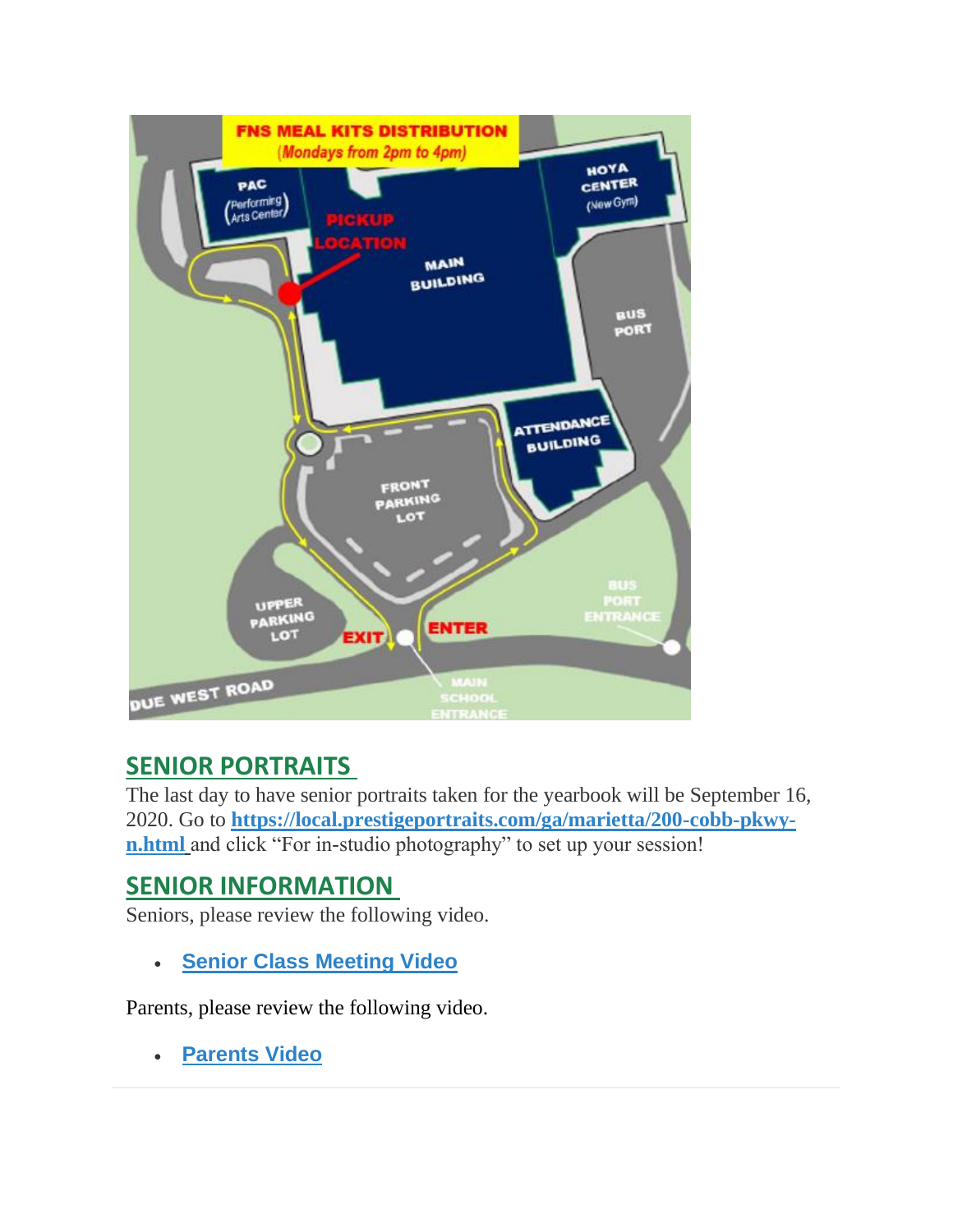We will ship all senior items ordered (minus cap and gown and announcements) to the student's home after a 72 hour production time. We will deliver caps, gowns, and announcements in the spring.

All seniors need to place their orders by the deadline of December 4 to ensure they receive this custom gown for graduation.

If you would like to order or you need more information, please **[visit the Herff](https://www.herffatlanta.com/)  [Jones website.](https://www.herffatlanta.com/)**

### **YEARBOOKS**

Order your yearbook today for \$75. The price will go up on 9/19. **[http://jostensyearbooks.com?ref=A01045963](http://jostensyearbooks.com/?ref=A01045963)**

### **COUNSELING NEWS**

#### **COUNSELING CALENDAR**

Please check the Counseling Calendar frequently for important dates including Virtual Parent and Student Q&A sessions, Virtual College Visit information, and much more! Click here **[Harrison Counseling Calendar](https://calendar.google.com/calendar/embed?src=tasr4q5spailsj1itftjdtn6mk%40group.calendar.google.com&ctz=America%2FNew_York)** or go to the Counseling page on **[www.harrisonhigh.org](http://www.harrisonhigh.org/)**.

#### **VIRTUAL STUDENT AND PARENT NIGHTS**

• Virtual 9th Grade Parent Night – September 16th at 6:00 PM: **[Register for](https://forms.office.com/Pages/ResponsePage.aspx?id=-x3OL5-ROEmquMR_D8kYLWW85uR8aLBInItPvCDivwpUQk45TFowVTBIM0dIMzZYMDAyWTZHV1NCTS4u)  [9th Grade Parent Night](https://forms.office.com/Pages/ResponsePage.aspx?id=-x3OL5-ROEmquMR_D8kYLWW85uR8aLBInItPvCDivwpUQk45TFowVTBIM0dIMzZYMDAyWTZHV1NCTS4u)**

#### **SENIOR STUDENTS AND PARENTS**

Please review the **[Senior PowerPoint Presentation](https://docs.google.com/presentation/d/e/2PACX-1vSmq272lb0wOG2S3YnWHp2etJVzf8Knhj_K-_Xasw_V4Hxa3tQ1sl5D5fQM7X1TvQ/pub?start=true&loop=false&delayms=60000)** and Sign off on the last slide verifying that you have viewed it.

#### **SENIOR SIGN UP**

Sign up for important updates for the Class of 2021 from Dr. Osborne and get information right on your phone! Please sign up by texting the message @hoyasr21 to 81010

#### **VIRTUAL COLLEGE VISITS**

We have several Virtual College Visits set up for our Harrison Students. Please check these out here: **[Harrison Virtual College Visits](https://cobbk12org-my.sharepoint.com/:x:/g/personal/leanna_kor_cobbk12_org/EWP6BGgLdCBOvhv5RDRuCVwBqHA2jXXmnAUqr7hXgxEU7w?rtime=t-E10MJN2Eg)** and on the Counseling Website.

#### **UPCOMING VISITS**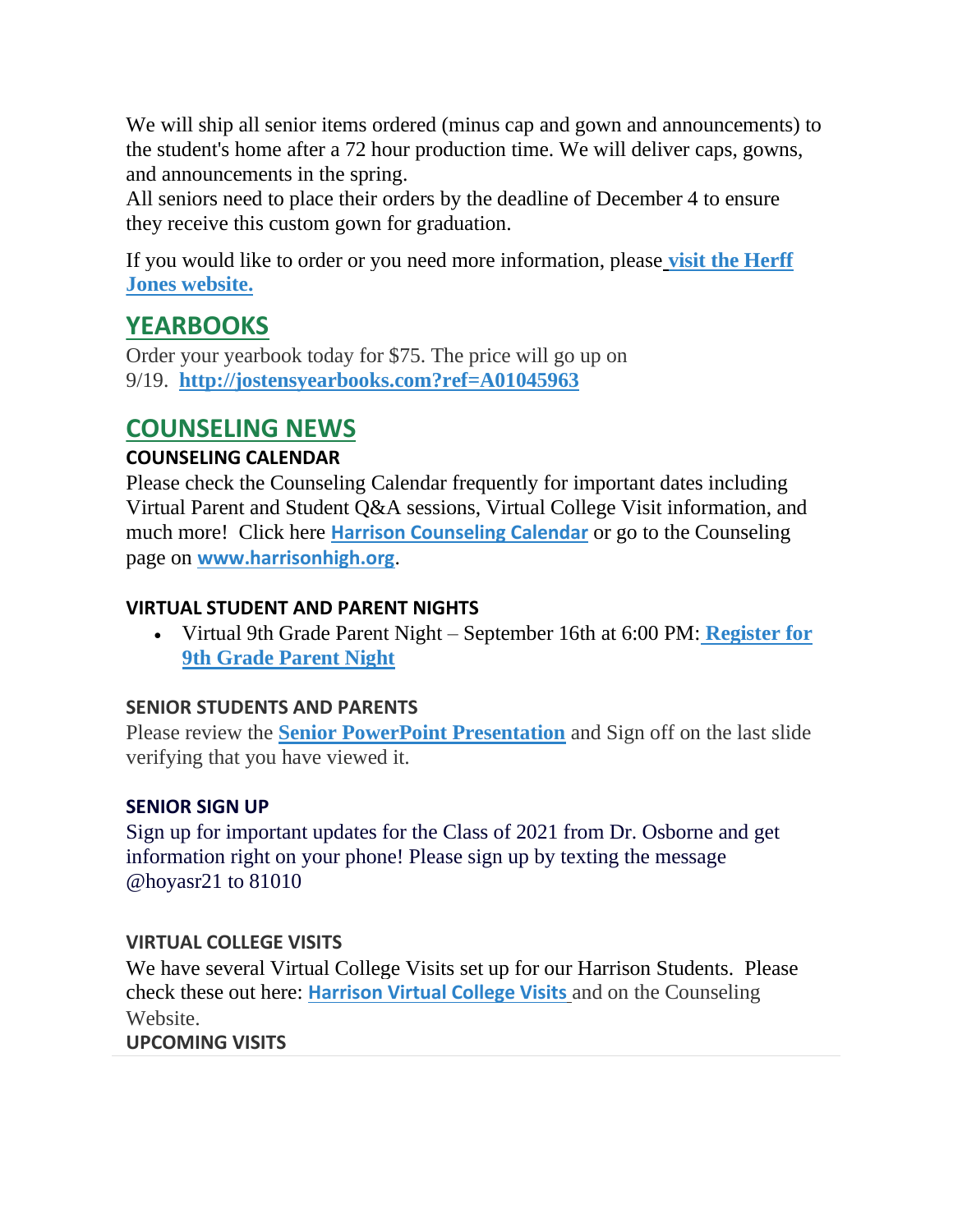|           | <b>Avall College V</b> |                                               |
|-----------|------------------------|-----------------------------------------------|
| 9/15/2020 | 2:00pm                 | Shenandoah University                         |
| 9/17/2020 | 2:00pm                 | Georgia Gwinnett College                      |
| 9/21/2020 | 2:00pm                 | Embry-Riddle Aeronautical -<br>Daytona Campus |
| 9/22/2020 | 2:00pm                 | University of North Carolina<br>- Charlotte   |

The University of North Georgia is offering webinars for Spanish-speaking students and families, covering topics like Admissions, Financial Aid, and much more. The first webinar is scheduled for 9/17/2020 at 6:00 PM. Please register here: **[https://enroll.ung.edu/register/LatinxTH](https://nam03.safelinks.protection.outlook.com/?url=https%3A%2F%2Fenroll.ung.edu%2Fregister%2FLatinxTH&data=02%7C01%7Cgillian.moody%40cobbk12.org%7Ceb5bf9876b074dd7e13c08d858c0faba%7C2fce1dfb919f4938aab8c47f0fc9182d%7C0%7C1%7C637356933153136239&sdata=vNKzdXBknybGAhYxfSw4tEasNfPwemEOFQLlHS7Q8mg%3D&reserved=0)**.

### **SCHOLARSHIP INFORMATION**

#### **Prudential Spirit of America**

**[http://spirit.prudential.com](http://spirit.prudential.com/)**

11/10/2020 - Deadline

Submit online; Inform Counseling before the deadline

\$1,000 for State Level \$5,000 National

9-12 Grades. 2 HHS Nominee.

\*Must see a counselor with confirmation of application and resume once application completed. Spirit of volunteerism and community. Nomination Process, Counselors must be informed.

### **Carson Scholarship**

**<http://www.carsonscholars.org/scholarships/aboutour-scholarships>**

12/4/2020 Deadline to Counselors

Several \$1,000 scholarships awarded 9th-11th Grades. 1 HHS Nominee. Academic/Humanitarian /Community Svc. 3.75 GPA (See guidelines) Not based on financial need.

\* Must submit 100-250 word essay, "How have I portrayed being a strong humanitarian" to Counseling office with resume.

For additional scholarship opportunities please visit the counseling website for updated information: **[Scholarship bulletin](https://tb2cdn.schoolwebmasters.com/accnt_42975/site_42976/Documents/Scholarship-Bulletin.pdf)**.

#### **WHAT IS A SAFE PLACE?**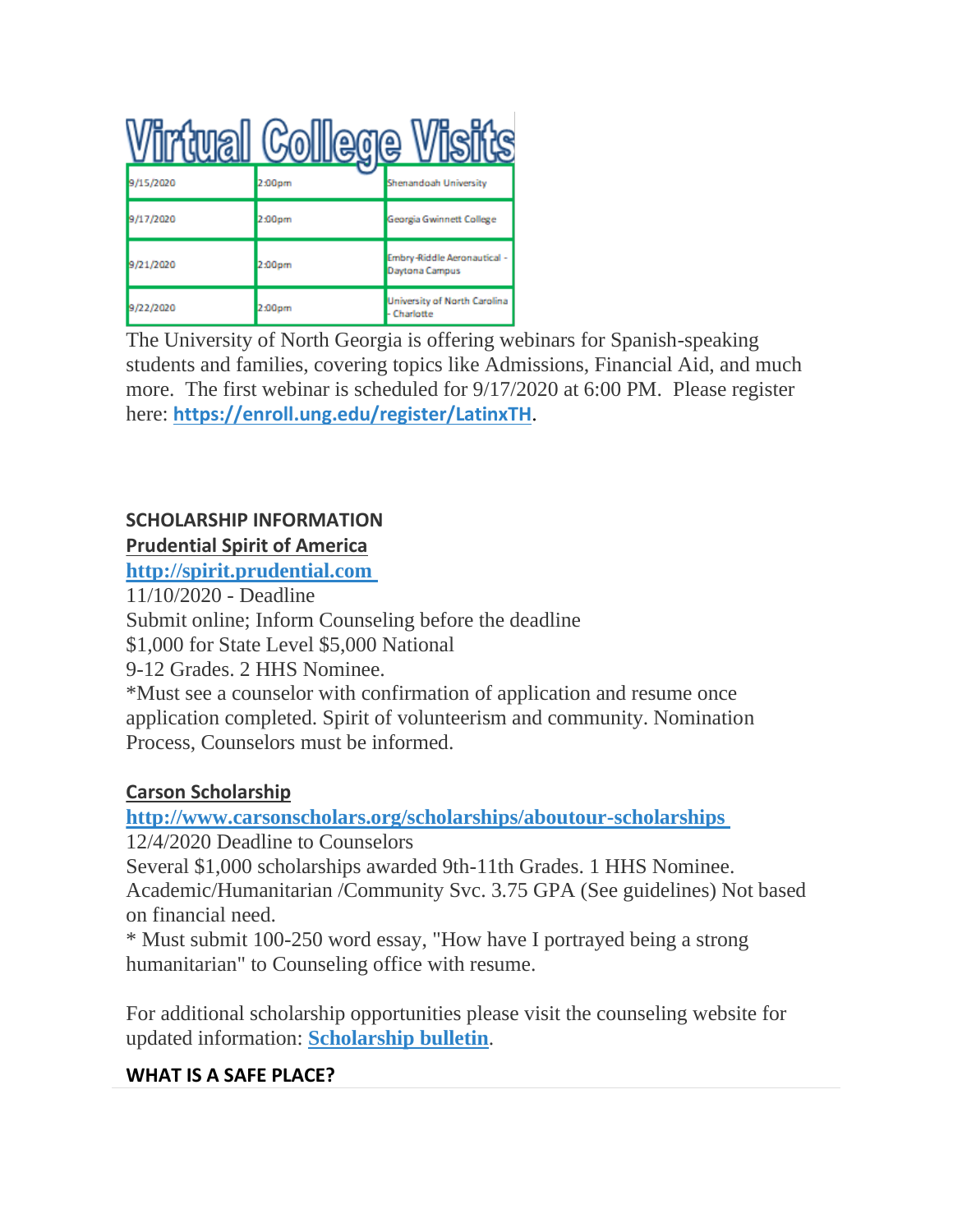Safe Place is a national organization for youth under the age of 18 that are experiencing homelessness or who may be in crisis. The program is designed to provide youth with immediate shelter, resources, and other basic needs. For youth located in the Cobb County School district, Safe Place can be accessed at the local YMCA's and all Quik Trip store locations. Additionally, your school counselors can assist you with accessing the Safe Place program. Designated Safe Place locations display the black and yellow Safe Place signs, the universal symbol of youth safety.



A youth needing immediate assistance can also access a Safe Place location using the Text 4 Help feature. To access this feature, simply text the word "Safe" to the number 44357, and put in your location to find the closest Safe Place site near you. This feature also allows you to interact with a licensed counselor if you feel you are in crisis. This is a helpful tool to have if you are experiencing a crisis outside of school hours. Text 4 Help is free, quick, safe, and confidential. The goal of the Safe Place program is to ensure that all youth feel safe and are educated on resources that are available to them in their community.

#### **WORK PERMIT**